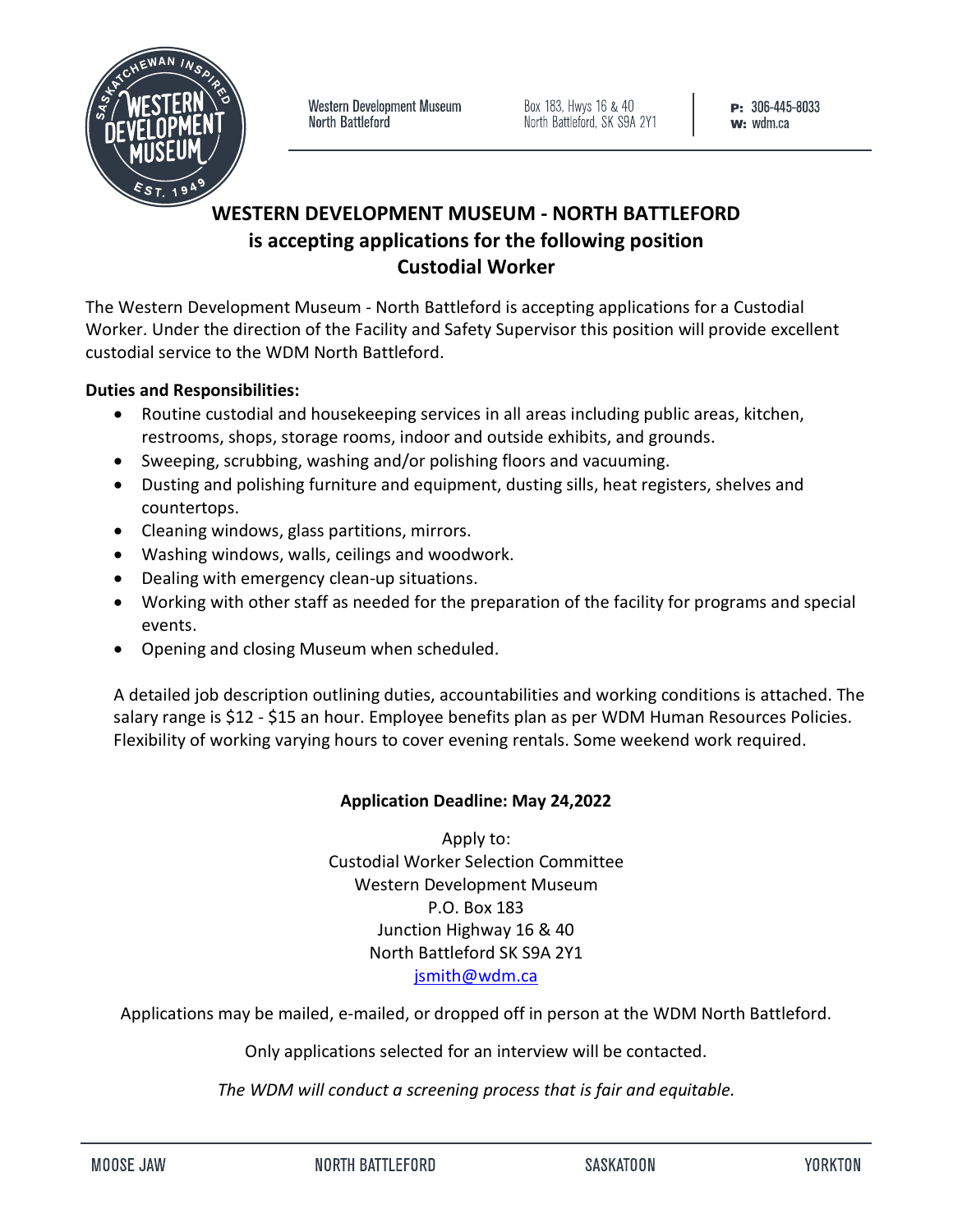| Job Title: Custodial Worker | Job Code: NB 4.3 MT     |
|-----------------------------|-------------------------|
|                             | Approved: July 31, 2019 |
|                             |                         |

Supervisor: Facility & Safety Supervisor

**Position Mandate:** Supports the WDM North Battleford by providing a high standard of custodial and general maintenance services in a timely and efficient manner.

# **Representative Duties**

# Custodial Services

- Performs routine custodial and housekeeping services in all areas including public areas, kitchen, restrooms, shops, storage rooms, indoor and outside exhibits and grounds. This includes but is not limited to:
	- o Sweeping, scrubbing, washing and/or polishing floors, and vacuuming carpets.
	- $\circ$  Cleaning rooms, hallways, lobbies, restrooms, corridors, exhibit galleries, the kitchen and other work areas.
	- o Dusting and polishing furniture and equipment; dusting sills, heat registers, shelves and countertops.
	- o Cleaning windows, glass partitions, mirrors.
	- $\circ$  Vacuuming and buffing floors, shampooing carpets, cleaning rugs as needed.
	- o Cleaning the kitchen and its grease traps.
	- $\circ$  Washing windows, walls, ceilings and woodwork; waxing and polishing as needed.
	- o Deal with emergency clean-up situations.
- Removes all waste matter from Museum grounds, including septic services and recycled material.
- Maintains inventory of cleaning supplies and toiletries.
- Assists staff with minor building and exhibit maintenance where required.
- Contributes actively to the maintenance of overall shop cleanliness and safety.
- Reports damage of broken items and equipment.
- Attends to emergency clean up situations promptly.

Banquet Services

• Works with other staff as needed for the preparation of the facility for programs and special events.

Other Responsibilities

- Opens and closes the Museum when scheduled.
- Assists with setting up exhibits and travelling exhibits.